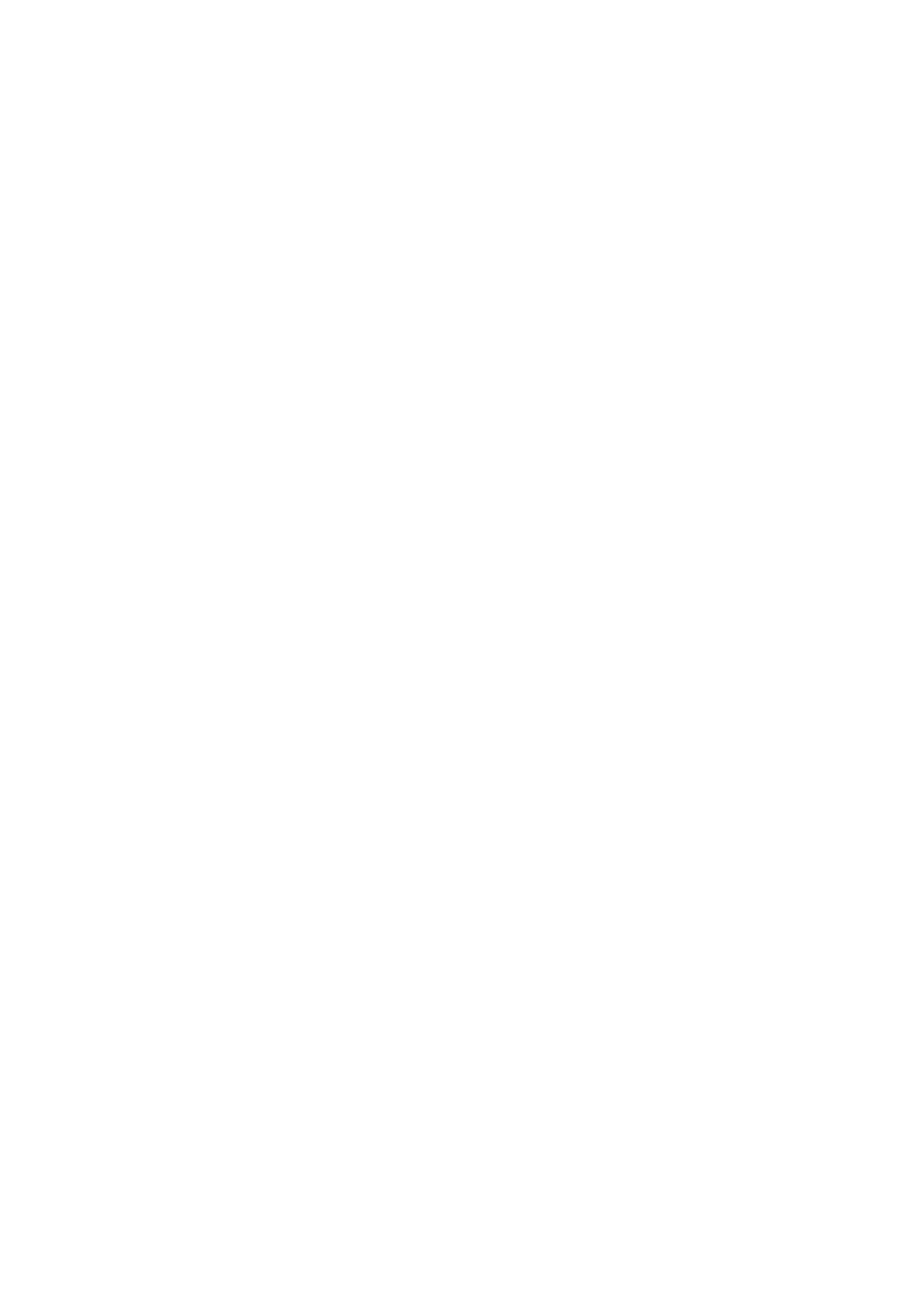

INSTITUT DE RECHERCHE EN INFORMATIQUE ET SYSTÈMES ALÉATOIRES<br> **I R I S A** Campus de Beaulieu – 35042 Rennes Cedex – France Campus de Beaulieu – 35042 Rennes Cedex – France Tél. : (33) 99 84 71 00 - Fax : (33) 99 38 38 32

# Distributed Array Management for HPF Compilers

Yves Mahéo, Jean-Louis Pazat\*

Programme 1 - Architectures parallèles, bases de données, réseaux et systèmes distribués Projet Pampa

Publication interne n°787 — Décembre 1993 — 13 pages

Abstract: This paper addresses the management of distributed arrays for HPF compilers. We present an efficient method to allocate local blocks and temporaries for received values and manage the associated access mechanisms. The performance of these access mechanisms is measured and experimental results on the use of this array management within a compiler are shown.

Key-words: Distributed memory parallel computers, compilation, HPF, runtime, paging, memory management

 $(R \acute{e} sum \acute{e} : t s v p)$ 

maheo@irisa.fr, pazat@irisa.fr



(URA 227) Université de Rennes 1 – Insa de Rennes

Centre National de la Recherche Scientifique Institut National de Recherche en Informatique<br>27) Université de Rennes 1 – Insa de Rennes et en Automatique – unité de recherche de Rennes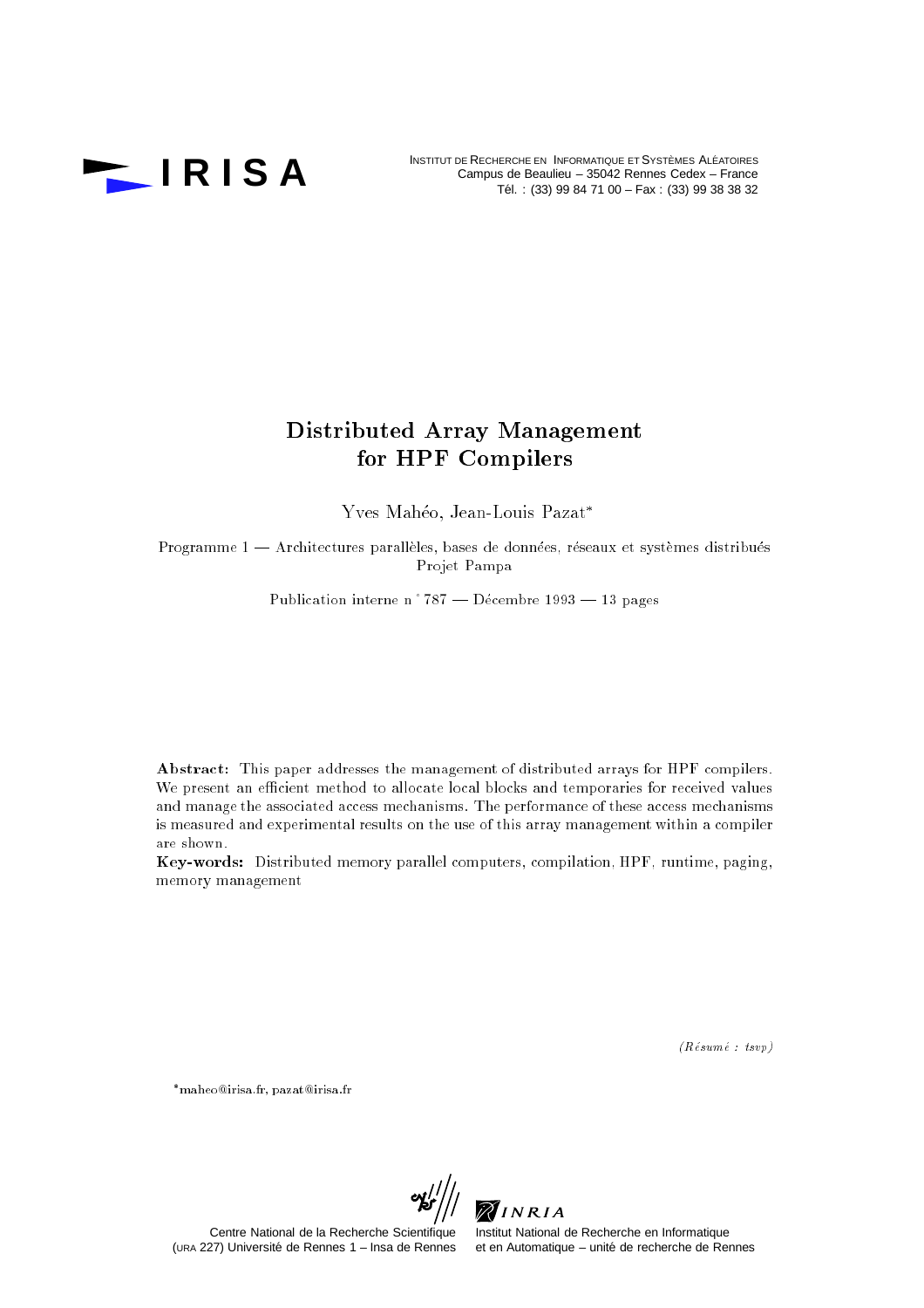# Gestion des tableaux distribués pour les compilateurs HPF

Résumé : Ce rapport traite de la gestion des tableaux distribués pour les compilateurs HPF. Nous présentons une méthode pour gérer efficacement l'allocation et les accès concernant les blocs locaux et les temporaires de réception. L'efficacité du mécanisme d'accès est mesurée et des résultats expérimentaux sur l'utilisation de cette gestion des tableaux dans un compilateur sont donnes.

Mots-clé : Machines parallèles à mémoire distribuée, compilation, HPF, exécutif, pagination, gestion mémoire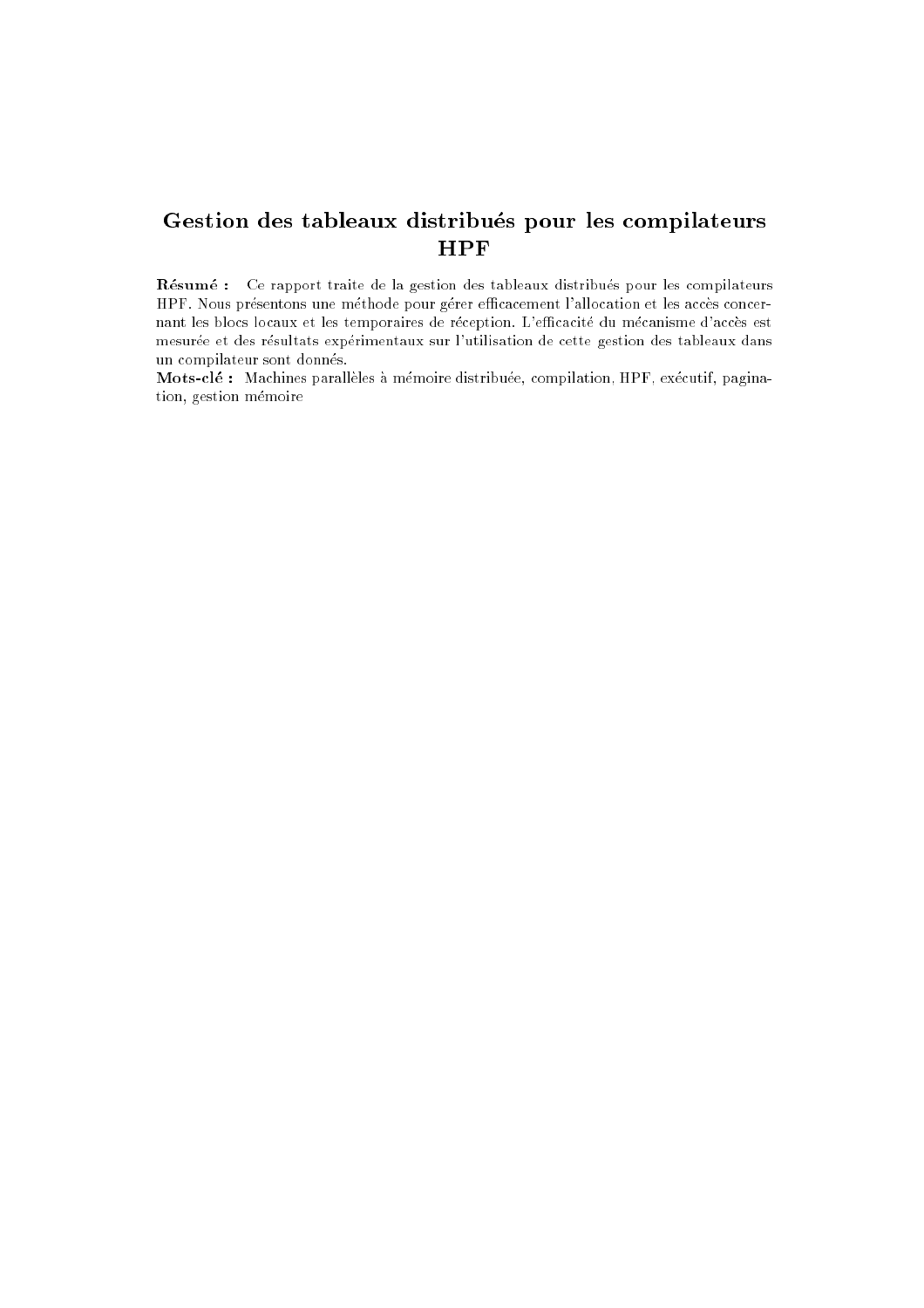# 1 Introduction

In order to alleviate the task of programming Distributed Memory Parallel Computers, new features have been added to sequential programming languages such as Fortran. In the field of scientific programming, two main axes are currently followed. The first one uses explicit parallel constructs (DOALL) and relies on a shared virtual memory [3]; the second one is based on a user-defined data distribution which is used as a guideline to generate communicating processes [8].

In recent years, many projects have focused on the *data distribution* approach and it has been demonstrated that "aggressive" optimizing compilers and efficient runtime systems are mandatory to achieve reasonable speedups. Most compilers allow the user to specify a decomposition of arrays and use the owner write rule [5] to distribute the code. This distribution can be done using the runtime resolution technique where each statement of the source program is guarded and where communication is performed elementwise. This scheme is always applicable but rather inefficient, so that many compilers integrate optimization techniques for compiling loops. Roughly speaking, these techniques aim at reducing iteration domains and performing vectorized communications [13, 11, 10].

However, runtime resolution as well as optimization techniques require a specific and efficient runtime system to allocate local parts of arrays and perform efficient communications.

In this paper we present a method for efficiently managing distributed arrays (allocation and access) in parallelizing compilers based on data distribution. This paper focuses on the local management of blocks and temporary storage for distant values. Communication optimizations such as message coalescing and vectorization are supported by this array management but are not addressed here.

The paper is organized as follows: next section discusses the essential requirements for the runtime system. Section 3 details the page-driven array management proposed. Section 4 presents in more details the implementation of this array management whose overall performance is presented in section 5. Future work is discussed in the conclusion.

# 2 Requirements of Distributed Array Managements

# 2.1 Memory Management

Most compilation systems for HPF-like languages used to  $-$ or still $-$  adopt more or less the same method for representing distributed arrays and, as a consequence, for accessing elements of these arrays. Processors are allocated minimal space for local partitions (i.e. local blocks), reflecting or not the multidimensionality of the original array [13, 9, 4]. Typically, the declaration of an array  $A[N][N]$  distributed in every dimension will be translated into a local declaration  $A[N/P] [N/P ]$  where P is the number of processors. The memory overhead induced by this layout remains small. Proposals have also been made to allow for alignment while keeping memory use at a minimum [6]. To complement the management of local partitions, several ad hoc techniques (temporary scalars  $[2]$ , buffers  $[11]$ , hash tables  $[7]$ , extension of local partition [12]) are used for handling received data. The additional memory space required varies according to the chosen technique but must remain acceptable.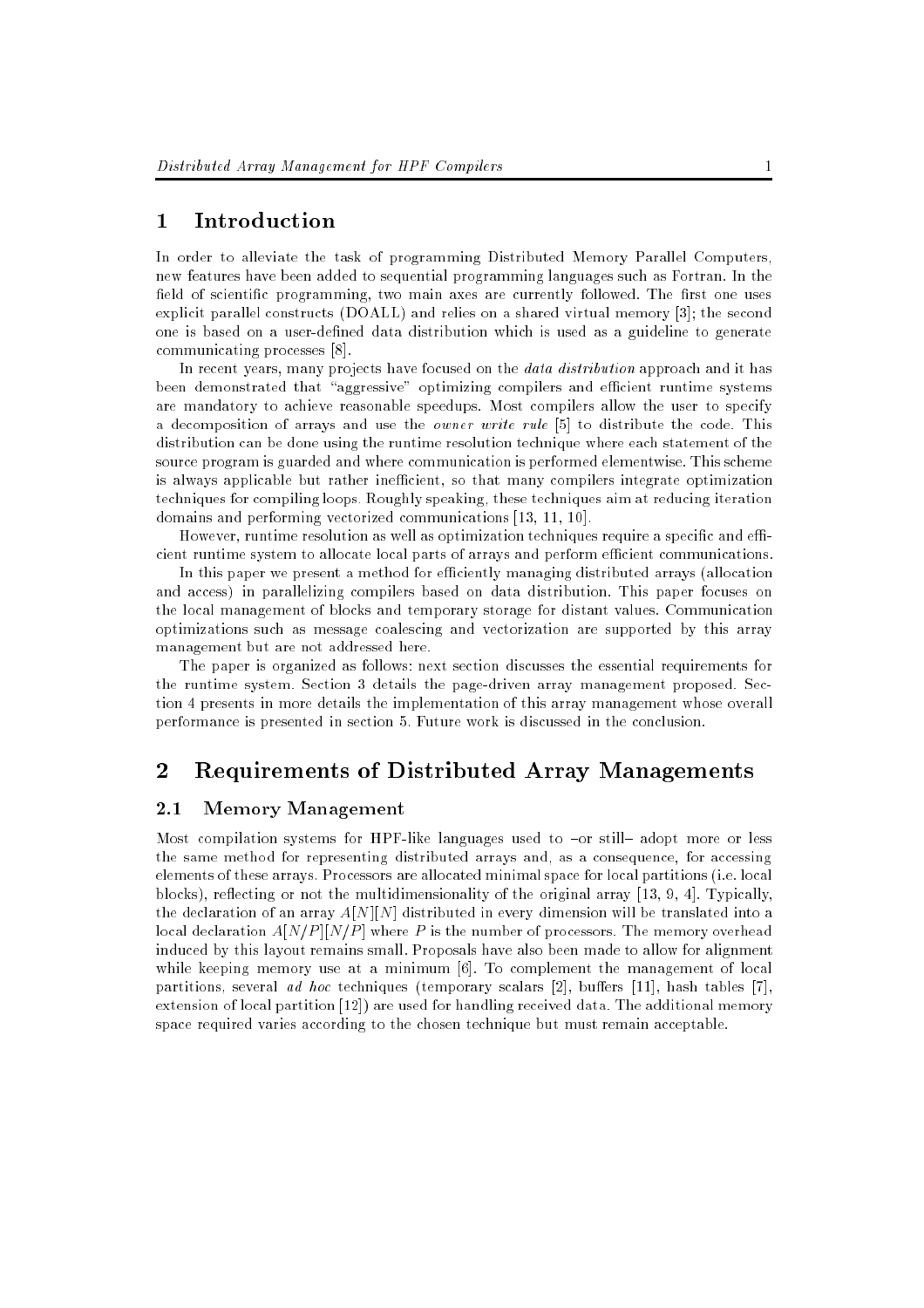#### 2.2 Global to Local Index Conversion

In order to take into account a large class of programs, compilers must be able to produce code where indices remain global. Thus accesses to local elements are performed thanks to index transformation functions that convert global indices of the source program into indices adapted to the local layout of the partition. These functions take into account the decomposition of the array into blocks and possibly its alignment with a template and its mapping onto the processors. Some compilers can sometimes avoid global to local index conversion at runtime, but it should be hightlighted that this is only possible for some particular distributions (essentially block distributions) and for some particular loops and access patterns. The computation of conversion functions is costly because it generally involves several operations such as modulo and integer division; it may induce a ratio of 10 as compared with an access without conversion. For accessing nonlocal elements, as for accessing local elements, some kind of index conversion is likely to be needed at runtime. Its cost depends on the technique used but may also be rather high.

# 2.3 Uniform Representations and Accesses

The distributed array managements described above not only bring about possibly costly index transformations, but they may also pose a problem of uniformity if they store and access local and received data differently.

To illustrate how this problem arises, let us consider the example of an earlier version of the Pandore environment. For each distributed array, local partitions were composed of linearized local blocks, so that global to local index conversions had to be performed. The application of an optimized compilation scheme for parallel loops permitted the separation of the SPMD code produced into a communication phase and a computation phase [10]. Elements received during the communication phase were stored in hash tables. For the computation phase, no difference was made by the compiler between accesses to local and received elements. Thus an ownership computation, comprising an evaluation of the block number, was performed for each access in order to choose the appropriate global to local index conversion function. Consequently, the benet of the optimizations made by the compiler was reduced due to the non-uniform accesses to data.

In other words, a non-uniform management induces a loss of performances if the compiler cannot separate local accesses from accesses to received elements. Besides, even if compiletime separation can be achieved, it may yield an unacceptable code fragmentation in the case of multiple right-hand-side references.

Several uniform managements are yet known. The first one consists in the replication of the array: it allocates the entire array on each processor in order to access elements the same way as in the sequential program. It is obvious that the price to pay for uniformity in terms of memory use is not acceptable: this technique is of interest only for very small arrays. The overlap technique [12] offers uniform representation and access mechanism as well. It assumes that, for each processor, the location of received elements is close to the local partition and thus extends the allocation of the local array so that it can "house" nonlocal received data. Although it provides uniformity, the overlap technique, as an optimized compilation technique, shows some limitations: it can be efficiently applied to a restricted number of distributions and access patterns and may lead to the replication of the whole array.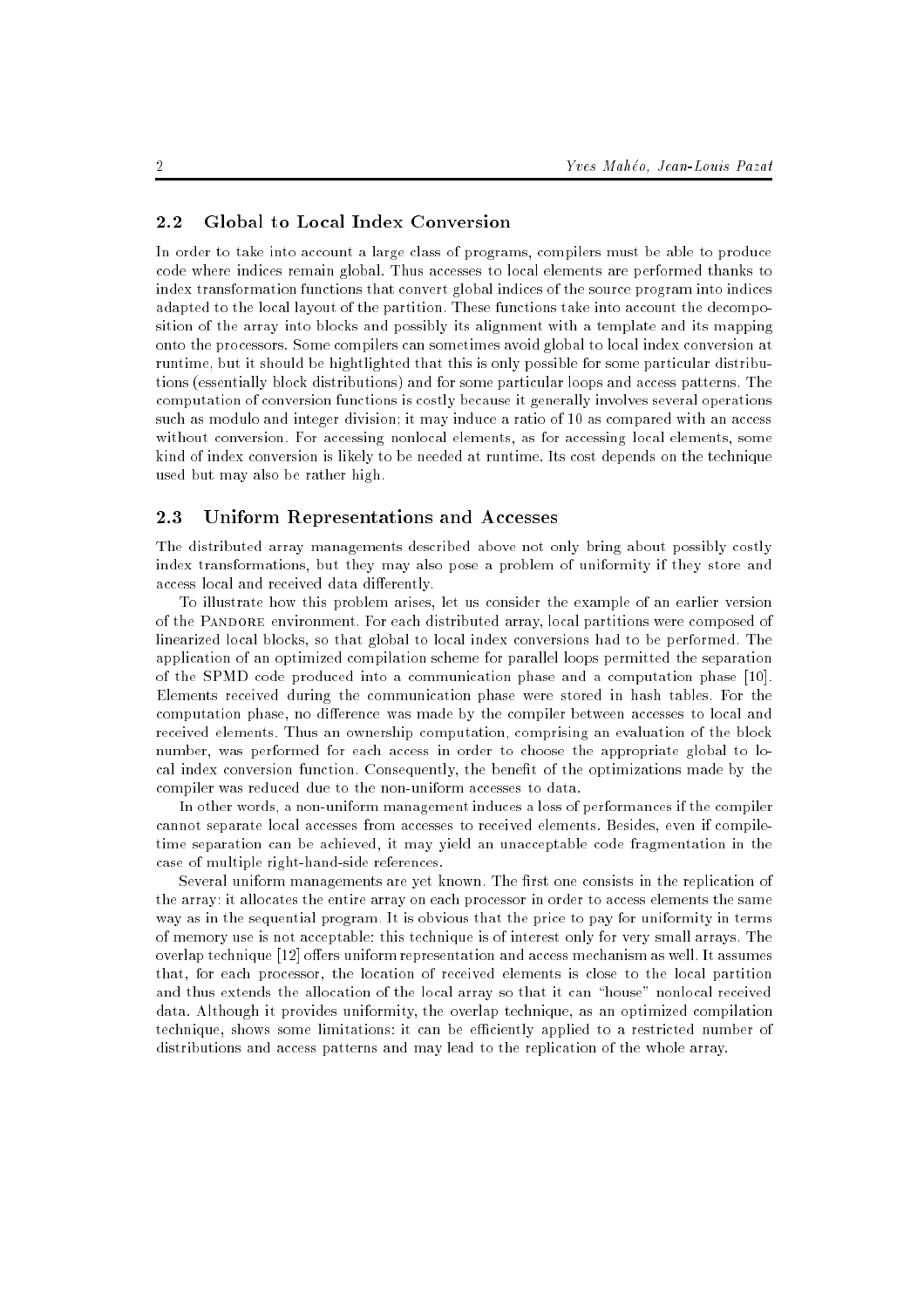### 2.4 Independence from Program Transformations

A distributed array management independent from the compilation scheme facilitates the coexistence of different compilation techniques. On the contrary, if the choice of a representation is guided by the analysis of a program fragment (typically a loop), it may happen that several layouts (and associated access methods) are used within the scope of one distribution, possibly necessitating data rearrangement or additional computation. The work presented by Chatterjee et al. in [6] illustrates this problem. The access mechanism proposed for local elements is based on a finite state machine  $(FSM)$  that has to be computed not only from the distribution parameters but also from the local iteration domain associated with the loop considered. If more than one loop nest is to be analyzed and compiled, although the array layout remains identical, the computation of the table coding the FSM must be performed for each loop nest even if the same distribution applies.

#### 3 Page-driven Array Management

We present here a uniform management for distributed arrays based on paging. This management is designed in order to achieve efficient accesses while avoiding unacceptable memory overhead. It is build only from the decomposition parameters of arrays and can be applied to HPF distributed arrays. Nevertheless, this work is part of the PANDORE II project so we will use the PANDORE syntax to describe it. Ownership computation associated with this management is also explained.

# 3.1 Principle

The page-driven data management of PANDORE II follows the main addressing scheme of classic paging systems for memory management. In such systems, logical memory space is broken into groups of contiguous elements (pages). Pages have a fixed predetermined size. A hardware support divides a logical address in two parts: a page number and a page offset. The page number is used as an index into a *page table* that contains the base address of each page in physical memory. This base address is combined with the page offset to define the physical memory address. If the page size is  $S$ , a logical address  $\alpha$  produces a page number PG and an offset OF by  $PG = \alpha$  div S and  $OF = \alpha$  mod S. If the logical address space is larger than the physical address space, virtual memory management features may be added. In this case, accessed pages may not be present all the time in physical memory but temporarily loaded from a swapping device.

As for our concern, we manage variables  $-i.e.$  distributed arrays- and not memory; our aim is not to build a shared virtual memory. Moreover, we stay at the software level rather than relying on hardware components. This leads to the following consequences:

- The notion of page fault is here irrelevant because all distant accesses are solved by prior communications. Besides, data are not necessarily communicated page-wise.
- we can desire a specific access mechanism for each distributed array, in particular the page size may be different for each array.
- The original address space is multidimensional; therefore we apply a multi to onedimensional transformation before splitting the resulting space into pages.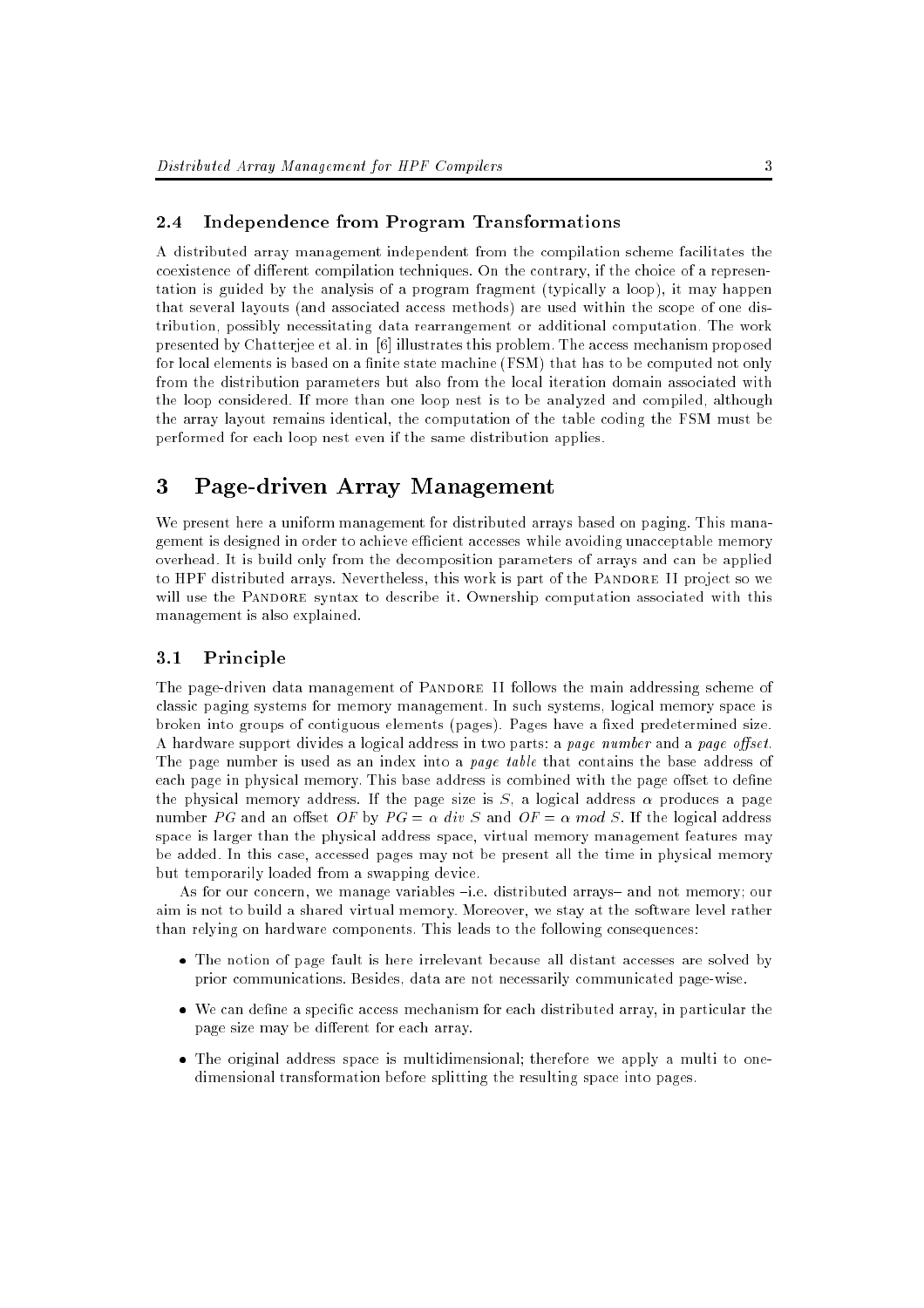### 3.2 Paging Distributed Arrays

We define a representation and its access mechanism for each distributed array. The multidimensional index space of a given array is linearized by a function  $\mathcal{L}$ . The linear address space obtained is split into pages of fixed size  $S$ . A processor stores only those pages that contain at least one element assigned to it by the distribution or one received element. Depending on the distribution of the array,  $\mathcal L$  and  $S$ , a page may be possessed by one or several processors.

Accesses to local and received elements are performed the same way. Indeed, as far as accesses are concerned, a processor acts as if the entire array was directly visible, no matter if the element it needs to access is local or has been received from another processor. The difference between pages containing local elements and pages containing only received elements lies in the way they are allocated and lled, not in the way they are accessed. A tuple (PG,OF) is computed from the initial index vector  $(i_0, \ldots, i_{n-1})$  with the linearization function  $\mathcal L$  and the page size  $S$ :

$$
PG = \mathcal{L}(i_0, \ldots, i_{n-1}) \ div S
$$
  
OF =  $\mathcal{L}(i_0, \ldots, i_{n-1}) \ mod S$ 

The table of pages TP is stored on each processor. It indicates the base address of each page present in local memory. The offset is added to this base address to obtain the exact location of the element.

The page partitioning is also used for computing owners of elements. A table similar to TP stores, for each page, the numbers of the processors that own this page. This table is present in the local memory of each processor.

#### $3.3$ Tuning Parameters

For a given distributed array, the parameters we can tune for paging are the page size S and the linearization function  $\mathcal{L}$ . The value of these parameters should be defined in order to achieve good performance in terms of time and memory space.

As speed of access is our prior motivation, time consuming operations (division, modulo and multiplication) should be avoided in the computation of the tuple  $(PG,OF)$  but also in the application of the function  $\mathcal{L}$ . This is achieved by introducing powers of two, turning integer division, modulo and multiplication into simple logical operations. Moreover, the array decomposition can be taken into account when fixing the actual value of  $S$  and  $\mathcal{L}$ . Intuitively, we choose S and  $\mathcal L$  so that pages "follow" the blocks, and are owned by as few processors as possible.

For a more formal definition, let us consider the following PANDORE II array distribution on P processors. It should be noticed that the  $block()$  distribution of PANDORE II is similar to the CYCLIC(M) directive of  $HPF$ , see [1] for a more detailed semantics of PANDORE II distribution specifications.

$$
int V[h_0] \cdots [h_{n-1}] by block (s_0, \ldots, s_{n-1}) map \bigg| \begin{array}{c} regular \\ wrapped \end{array} \bigg| (d_0, \ldots, d_{n-1})
$$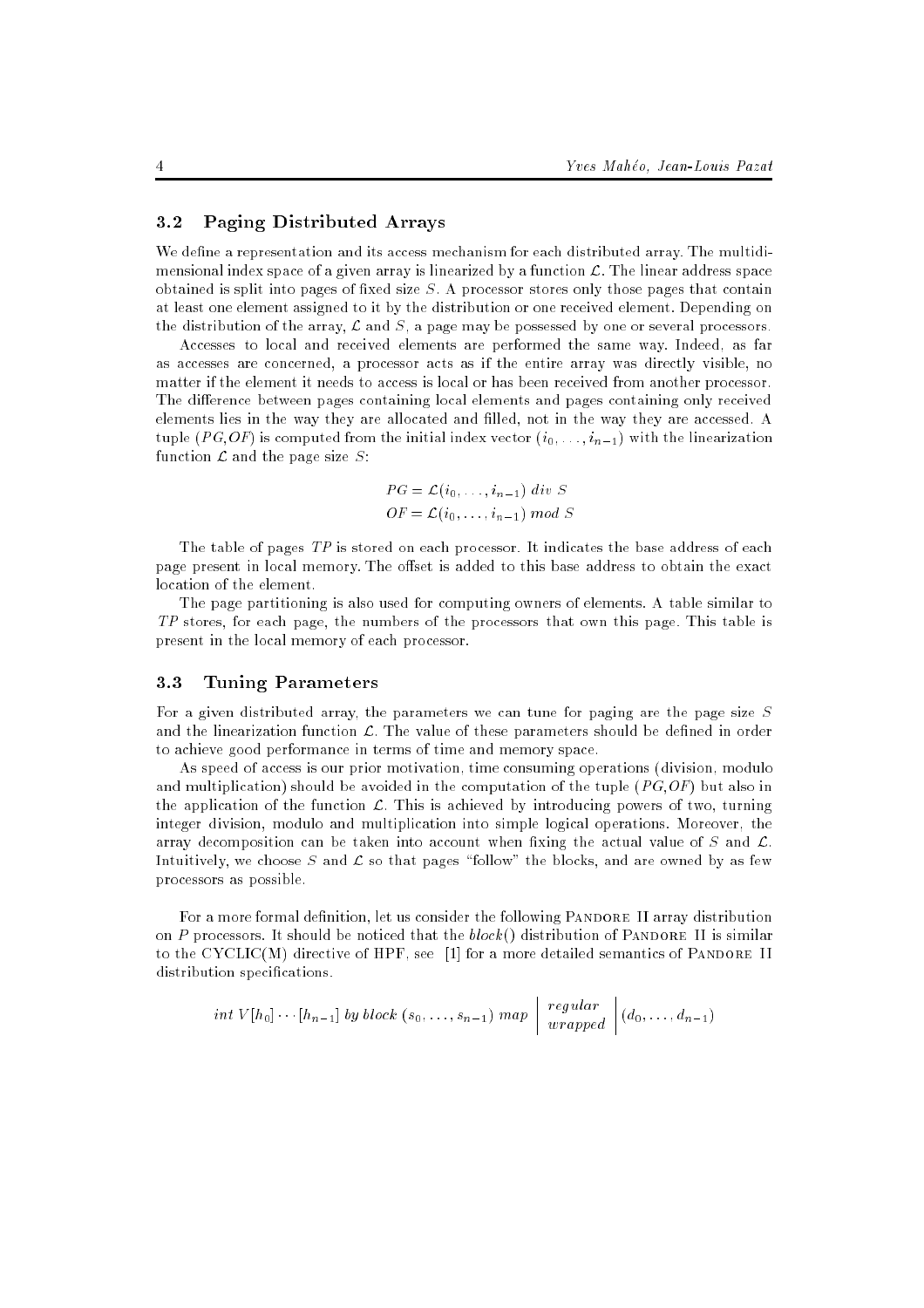- n number of dimensions of the distributed array  $n > 0$
- $h_k$  size of the array in the  $k^{\text{th}}$  dimension  $h_k > 0$
- $s_k$  k<sup>th</sup> parameter of the decomposition function
- $d_k$  k<sup>th</sup> parameter of the mapping function

We consider the access to an element of V noted  $V[i_0] \cdots [i_{n-1}]$ . To introduce powers of two, we define the function  $\theta_{sup}(n)$  (resp.  $\theta_{inf}(n)$ ) for extending an integer to the smallest (resp. largest) power of two greater (resp. less) than or equal to:

$$
\theta_{sup}(n) = 2^{\rho} \text{ with } 2^{\rho} \le n < 2^{\rho+1}
$$
  

$$
\theta_{inf}(n) = 2^{\rho} \text{ with } 2^{\rho-1} < n \le 2^{\rho}
$$

Prior to the definition of S and  $\mathcal{L}$ , we choose a particular dimension  $\delta$ , the dimension in which the block size is the largest. If there are several such dimensions, the one corresponding to a non-distributed array dimension or a block size equal to a power of two is chosen, if possible:

$$
\Delta_1 = \{x/\forall k \in 0, ..., n-1 \ s_x \ge s_k\}
$$
  
\n
$$
\Delta_2 = \{x/h_x = s_x \text{ or } s_x = 2^\rho\}
$$
  
\n
$$
\delta \in \Delta_1
$$
  
\n
$$
\delta \in \Delta_2 \text{ if } \Delta_1 \cap \Delta_2 \neq \emptyset
$$

The page size  $S$  is then given by:

if 
$$
s_{\delta} = h_{\delta}
$$
 or  $s_{\delta} = 2^{\rho}$   
then  $S = \theta_{sup}(s_{\delta})$   
else  $S = \theta_{inf}(s_{\delta})$ 

L is the C linearization function for multidimensional arrays applied to a permutation of the index vector. This permutation puts the index corresponding to dimension  $\delta$  in last position. Moreover, the array dimensions (coefficients of  $\mathcal{L}$ ) are extended to the next power of two.  $\mathcal L$  is defined by

$$
\mathcal{L}(i_0,\ldots,i_{n-1}) = \sum_{k=0}^{n-1} \left( i'_k \prod_{l=k+1}^{n-1} h'_l \right)
$$

where  $i'_{k}$  is the  $k^{\text{th}}$  access index after permutation, i.e:

$$
i'_{n-1} = i_{\delta}
$$
  
\n
$$
\forall k \in 0, \dots, \delta-1 \quad i'_{k} = i_{k}
$$
  
\n
$$
\forall k \in \delta, \dots, n-2 \quad i'_{k} = i_{k+1}
$$

and  $h'_{k}$  is the extended size of the array in the  $k^{\text{th}}$  dimension, i.e:

$$
h'_{n-1} = \theta\left(\left\lceil \frac{h_{\delta}}{S} \right\rceil\right) \times S
$$
  
if  $n > 1$   
 $h'_{0} = h_{0}$  if  $\delta > 0$ , else  $h_{1}$   
 $\forall k \in 1, ..., \delta - 1$   $h'_{k} = \theta(h_{k})$   
 $\forall k \in \delta, ..., n-2$   $h'_{k} = \theta(h_{k+1})$ 

 $n^{n-1}_{0} = permut(0, \ldots, n-1)$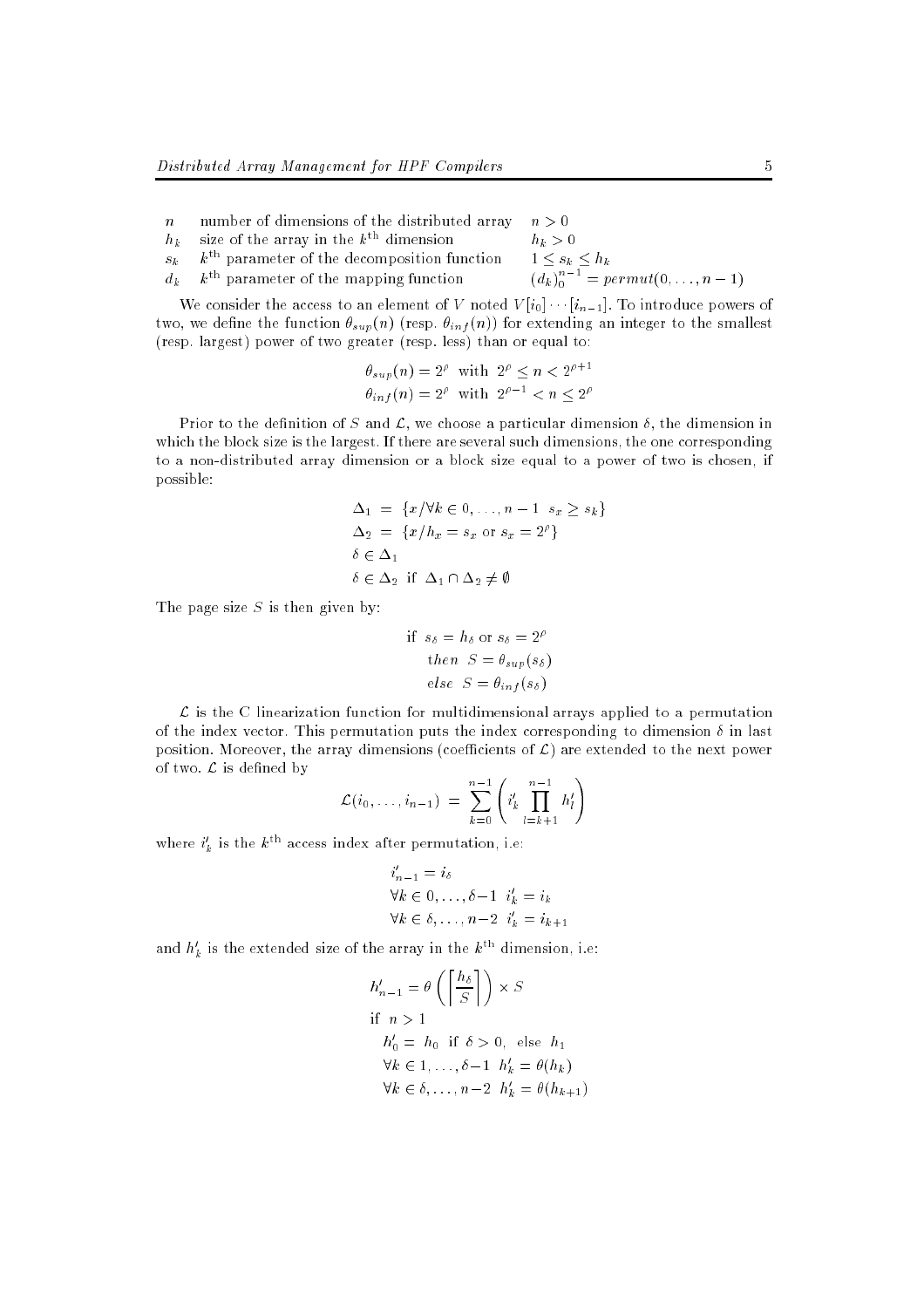For example, the distribution (with one non-distributed dimension)

 $A[200][100][50]$  by block $(5, 100, 10)$ 

will lead to the following definitions:

$$
S = 128
$$
  
\n
$$
\mathcal{L}(i, j, k) = (64 \times 128)i + 128k + j
$$

and the distribution (with every dimension distributed)

 $B[500][200]$  by block(100, 10)

will give:

$$
S = 64
$$
  

$$
\mathcal{L}(i, j) = 512j + i
$$

# 3.4 Optimizing the Computation of  $(PG, OF)$

Unlike with a classic paging mechanism, the explicit computation of the linear address  $\mathcal{L}(i_0, \ldots, i_{n-1})$  before its splitting into  $(PG, OF)$  is not mandatory because we do not rely on a hardware support that needs a memory address. Besides, this intermediate result may lead to unnecessary operations as in the following example:

$$
A[100][200] by block(10, 200)
$$
  

$$
S = 256
$$
  

$$
\mathcal{L}(i, j) = 256i + j
$$

The page number and the offset will be obtained by

$$
PG = (256i + j) \ div 256
$$

$$
OF = (256i + j) \ mod 256
$$

These expressions could obviously be simplified in  $PG = i$  and  $OF = j$ . To make the simplifications clearly visible, we express directly  $PG$  and  $OF$  as a function of the index vector.

$$
page(i_0, \ldots, i_{n-1}) = (PG, OF)
$$

with

$$
PG = \sum_{k=0}^{n-2} \left( i'_k \prod_{l=k+1}^{n-1} n p'_l \right) + i'_{n-1} \, div \, S
$$
  

$$
OF = i'_{n-1} \, mod \, S
$$

where  $np'_k$  is the number of pages in the  $k^{\text{th}}$  dimension after permutation:

$$
np'_{n-1} = \frac{h'_{n-1}}{S}
$$
  

$$
\forall k \in 0, \dots, n-2 \quad np'_k = h'_k
$$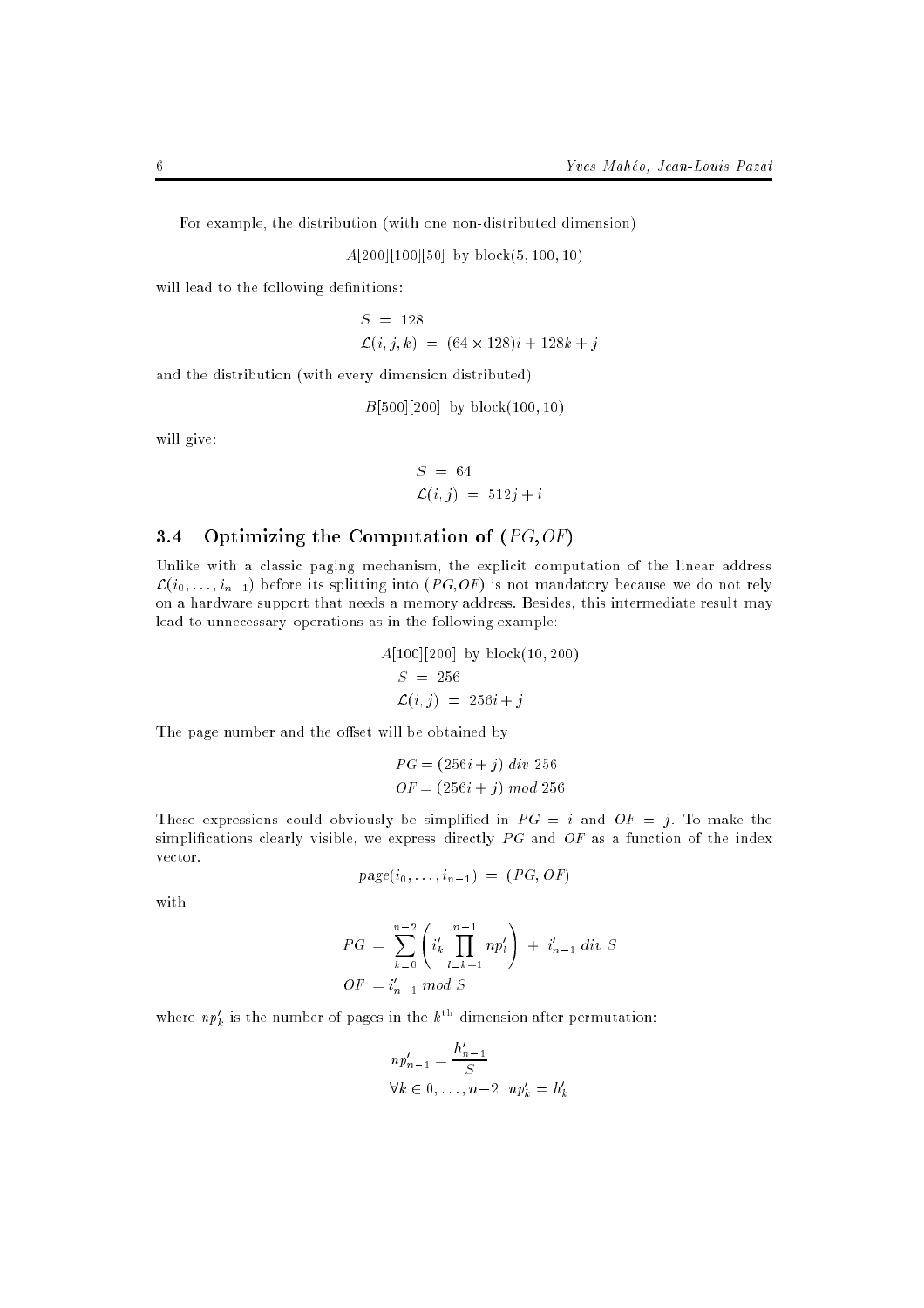when dimension *o* is not distributed, that is to say when  $n_{\delta} = s_{\delta}$ , index  $i_{n-1}$  (i.e  $i_{\delta}$ ) is always less than or equal to  $S$ ,  $div$  and  $mod$  can be removed:

$$
PG = \sum_{k=0}^{n-2} \left( i'_k \prod_{l=k+1}^{n-1} n p'_l \right)
$$
  

$$
OF = i'_{n-1}
$$

Here is the result of these optimizations for the two examples presented in the previous section:  $\frac{1}{2}$ 

$$
A[200][100][50] \text{ by block}(5, 100, 10)
$$
  
\n
$$
PG = (8192i + 128k + j) \text{ div } 128 = 64i + k
$$
  
\n
$$
OF = (8192i + 128k + j) \text{ mod } 128 = j
$$
  
\n
$$
B[500][200] \text{ by block}(100, 10)
$$
  
\n
$$
PG = (512j + i) \text{ div } 64 = 8j + (i \text{ div } 64)
$$
  
\n
$$
OF = (512j + i) \text{ mod } 64 = i \text{ mod } 64
$$

## 3.5 Page Ownership

Each processor stores the table of owners  $TO$  which indicates, for each page, the number of the processor that owns this page. This table can be filled using the function owner( $PG, OF$ ) that returns the owner of an element.

$$
owner(PG, OF) = map \circ page^{-1}(PG, OF)
$$

Function  $page^{-1}$ , the reverse function of page, returns the index vector corresponding to a page number and an offset.

$$
page^{-1}(PG, OF) = (i_0, \ldots, i_{n-1})
$$

with

$$
i_{\delta} = S \times (PG \mod np'_{n-1}) + OF
$$
  
\n
$$
\forall k \in 0, ..., \delta-1 \quad i_{k} = i'_{k}
$$
  
\n
$$
\forall k \in \delta+1, ..., n-1 \quad i_{k} = i'_{k-1}
$$
  
\n
$$
\forall k \in 0, ..., n-2 \quad i'_{k} = \left(PG \mod \left(\prod_{l=k}^{n-1} np'_{l}\right) \right) \quad \text{div} \left(\prod_{l=k+1}^{n-1} np'_{l}\right)
$$

Function map associates a processor number with an index vector; it depends on the mapping function used in the distribution specification:

- 1

regular manpung: proceeding:

$$
map(i_0, ..., i_{n-1}) = \left( \sum_{k=0}^{n-1} \left( (i_k \ div s_k) \prod_{d_i < d_k} nb_i \right) \right) \ div \left[ \frac{\prod_{j=0}^{n-1} nb_j}{P} \right]
$$

wrapping mapping in the property of the second second second second second second second second second second s  $map(i_0, ..., i_{n-1}) = \left( \sum_{k=0}^{n-1} ((i_k \ div s_k) \prod_{d_i < d_k} nb_i \right)$  $\lambda$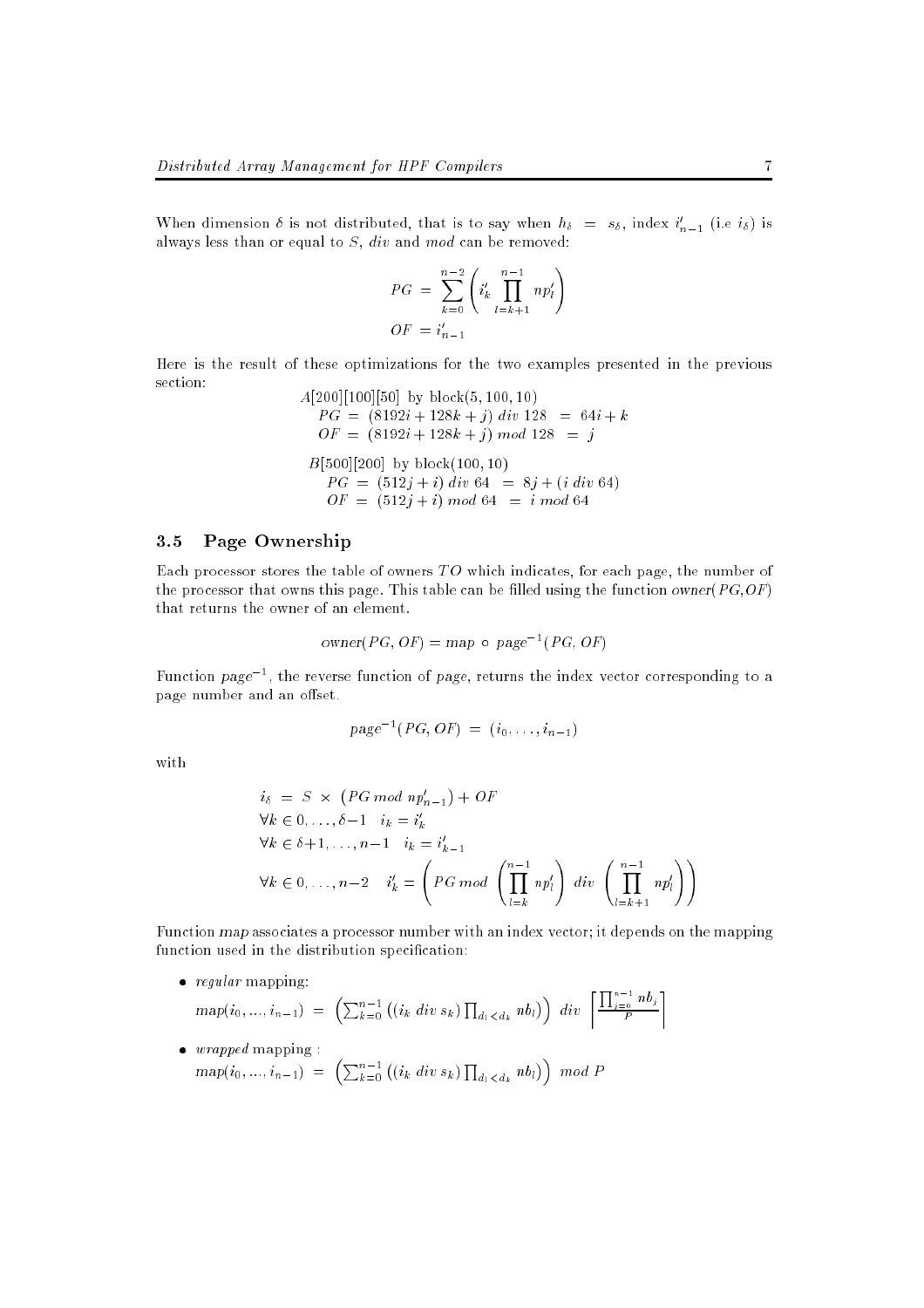where  $nb_k$  is the number of blocks in the  $k^{\text{th}}$  dimension:  $nb_k = \left\lceil \frac{h_k}{s_k} \right\rceil$ <sup>m</sup>

The definitions adopted for  $S$  and  $\mathcal L$  allow the number of owners of a page to be less than or equal to two. If the owner of a page is always unique, any valid value of  $OF$  can be used for determining the owner of a page. In the case the owner of a page is not unique, we can compute  $OF_{lm}$ , the offset from which the owner changes. In this case, the table of owners stores for each page, the two processor numbers plus the limit  $OF_{lm}$ .

$$
\forall OF \in 0, ..., OF_{lm} - 1 \quad owner(PG, OF) = owner(PG, 0)
$$

$$
\forall OF \in OF_{lm}, ..., S - 1 \quad owner(PG, OF) = owner(PG, OF_{lm})
$$

with

$$
OF_{lm} = \text{if } \varphi < S \text{ then } \varphi \text{ else } 0
$$
\n
$$
\varphi = ((PG \text{ mod } np'_{n-1}) \times (s_{\delta} - S)) \text{ mod } s_{\delta}
$$

# 4 Implementation

A full implementation of the data management mechanisms described above has been realized within the PANDORE II environment. Management of tables, pages and accesses to array elements are shared out among the compiler and the runtime library. As all the tables and pages are needed only during the execution of a distributed phase (no inter-phase analysis is performed at this time), the entire memory space allocated is freed at the end of the phase.

# 4.1 Tables and Pages

All the information needed to fill the tables of owners and the tables of offset-limits is known at compile-time; these tables could therefore be statically defined and declared as constants in the generated code. However, in order not to lengthen the size of the generated code, the compiler produces functions that allocate and fill the tables at runtime, at the beginning of each distributed phase. For each distributed array  $V$ , a table of owners TO\_V is defined. If a page may be possessed by two processors, three tables are needed: the table of the owners of the first part of pages TO1\_V, the table of the owners of the second part of pages TO2\_V and the table containing the offset-limits  $TL_v$ .

The runtime library is also in charge of allocating and filling the tables of pages and pages themselves. The tables of pages and pages that contain local elements are allocated at the beginning of the distributed phase. Since we use a host-node model, local elements are received from the host and sent back to it at the beginning and at the end of the phase if necessary. The management of pages containing received elements depends on the compilation scheme. Basic operations provided by the runtime library are the page allocation and the placement of elements (single elements or segments) into pages.

### 4.2 Accesses

It is clear that the part of the access process that is done at compile-time must be as large as possible. The compiler translates a reference to an array element  $V[I]$ , where I is an index vector, into a call to a runtime macro access(desc V, PG, OF) where PG and OF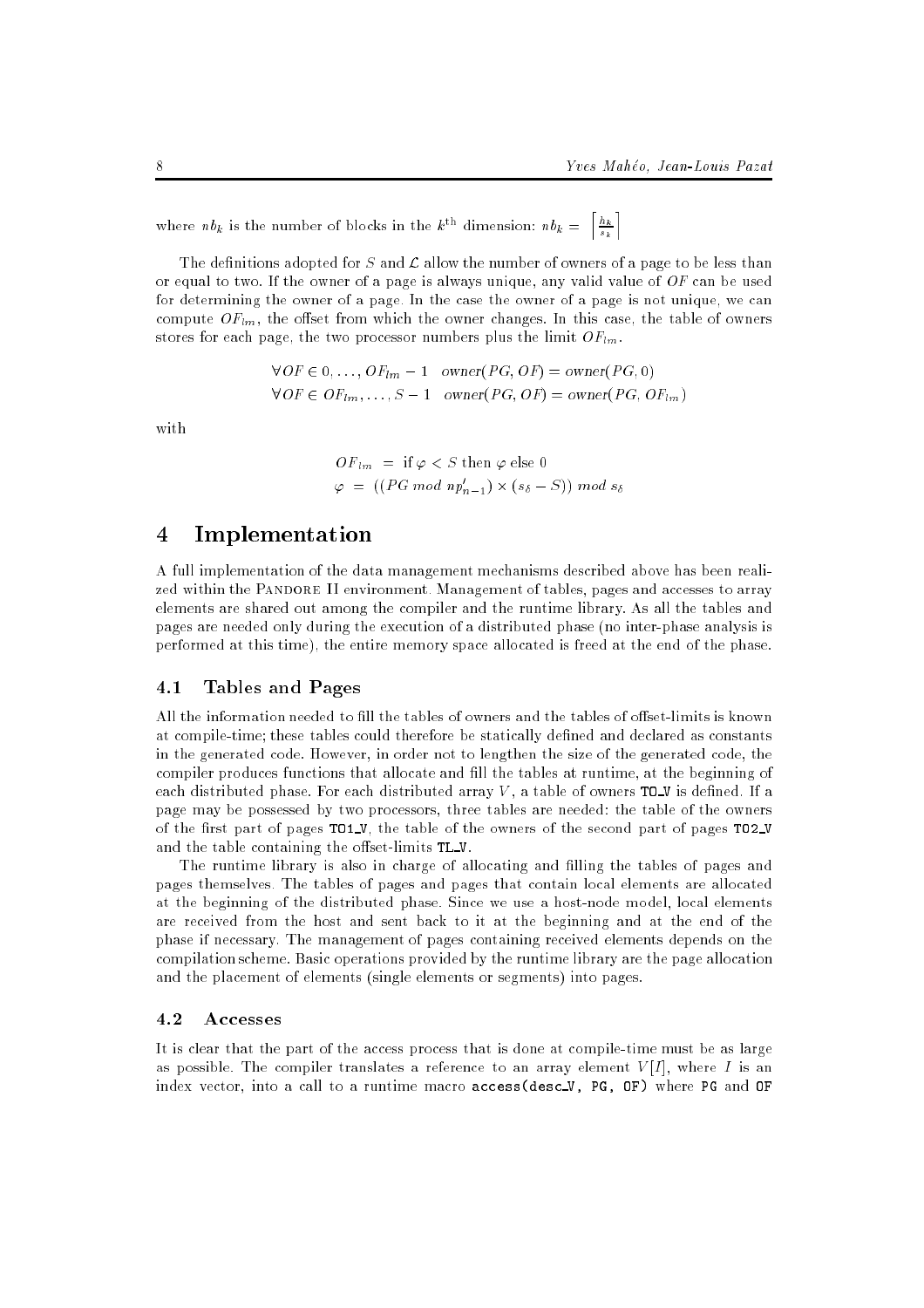are expressions of I. All constant subexpressions have been computed and the optimization described in section 3.4 has been performed. As expected, these expressions contain only additions and constant logical shifts and maskings. The work that remains at runtime is therefore to evaluate the expressions and use the table of pages associated with V to produce the right reference. This can be noted by the C expression \*(TP\_V[PG]+OF). The runtime library is developed with cpp macros that prevent from the computation of the address of the page table corresponding to  $V$ , so we can actually generate this code.

### 4.3 Owner

Determining the owner of an element  $V[I]$  is carried out a similar way. The compiler generates a call to a runtime macro owner(desc V, PG, OF). An access to a table  $TO_V[PG]$  is sufficient at runtime to find the processor number in the case the owner of a page is unique. If a page may be possessed by two processors, a call to a slightly different macro is produced. The execution of this macro will issue a comparison between  $\mathbf{0}$  F and the offset-limit corresponding to page PG:

> if (OF <sup>&</sup>lt; TL\_V[PG]) then TO1\_V[PG] else TO2\_V[PG]

#### $\overline{5}$ Performances

#### 5.1 Performances of the Distributed Array Management  $5.1$

It is difficult to precisely compare the speed of accesses to distributed array elements with the one of sequential accesses because they both depend on the type of processor and on the optimizations the target compiler can perform. However, it can be seen that the executed code for distributed accesses involves only few basic operations that generate a very small overhead and may even be more efficient thanks to better optimizations.

The following tables give the results of a preliminary experiment. We considered the assignment to a scalar and measured the time taken by this assignment for several righthand-sides:

- tc : rhs is a literal constant;
- ts : rhs is a reference to an element as it may appear in a sequential program;
- $t_p$  reflective macro that the macro that uses the page  $\mu$  and the macro that uses  $\mu$
- $t_{\rm b}$  : rhs is a call to a macro that uses a block-oriented access mechanism. This mechanism. This mecha nism was used in a previous version of PANDORE II; it performs at runtime a modulo and an integer division to find the block number and the offset in the block.

The array is a two-dimensional array of floats. Reported times (in  $\mu s$ ) are the differences  $t_s - t_c$ , noted sequential;  $t_p - t_c$ , noted page and  $t_b - t_c$ , noted block. Best and worst cases have been considered, depending on whether sizes of the array were powers of two or not. Experiments have been carried out on a SparcStation 2 and on a node of the iPSC/2. Native compilers have been used with no optimization option.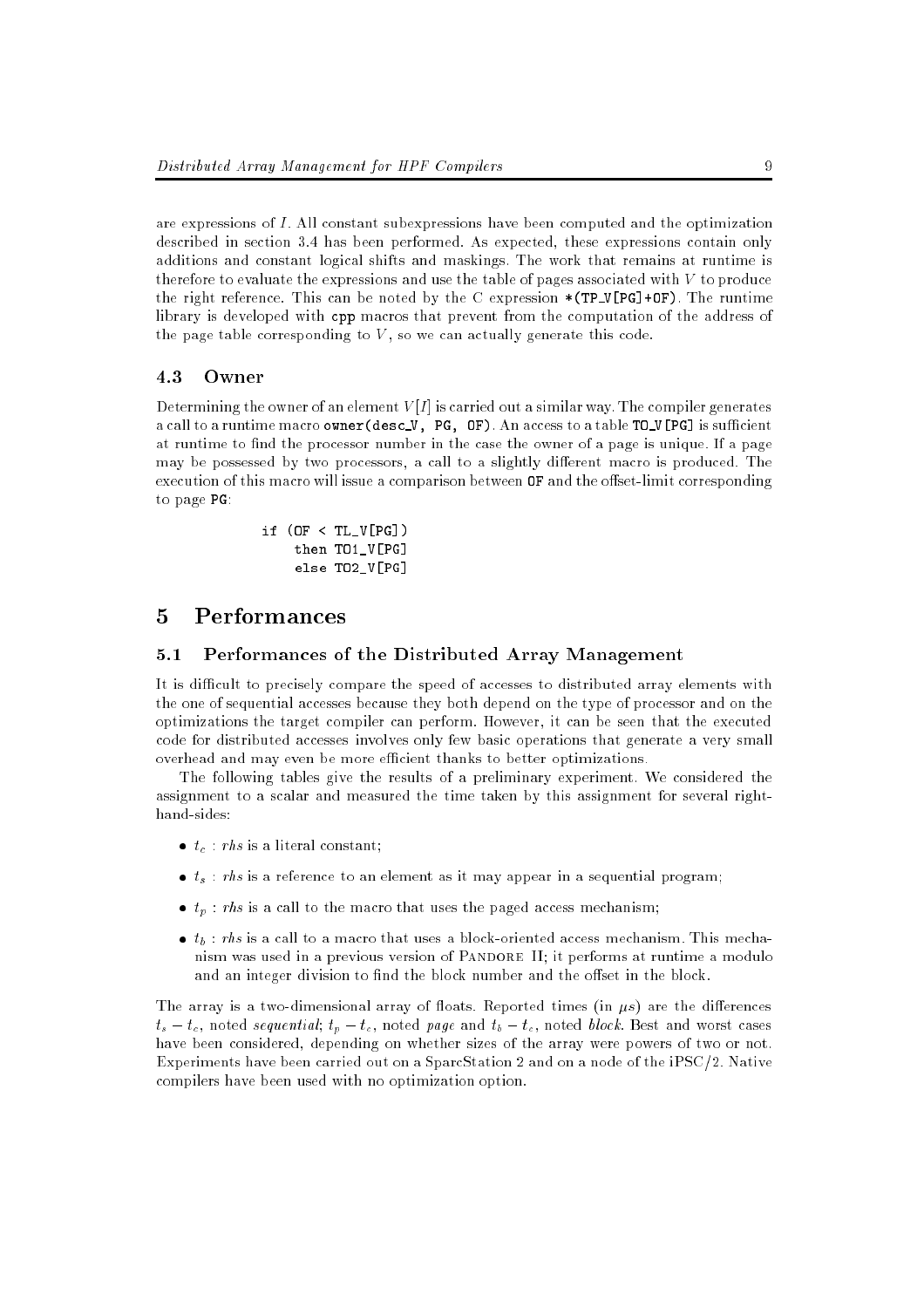| Sparcstation |       |                    |       |                    |       |  |  |  |
|--------------|-------|--------------------|-------|--------------------|-------|--|--|--|
| sequential   |       | paqe               |       | block              |       |  |  |  |
| best         | worst | $_{\mathrm{best}}$ | worst | $_{\mathrm{best}}$ | worst |  |  |  |
| 0.30         | 0.42  | 0.34               | 0.38  | 0.48               | 1.58  |  |  |  |
| iPSC/2 node  |       |                    |       |                    |       |  |  |  |
| sequential   |       | page               |       | block              |       |  |  |  |
| best         | worst | best               | worst | best               | worst |  |  |  |

0.94 2.05 2.26 2.26 3.526 3.526 9.946

2.26

Likewise, the determination of the owner of an array element requires only a few simple operations, so its cost remains very low. As shown in the previous table, it is preferable to exploit the page decomposition, although it seems to be more natural to base the computation of the owner of an element on the computation of the corresponding block number.

 $986$ 

The price to pay for speed of access and speed of ownership computation is the need for a larger amount of memory. Overhead is only due to tables because no additional space is required for pages. When a page contains elements that will never be accessed because of the extension of array dimensions, or because the page is shared by two processors, only the potentially accessed part of the page is actually allocated. A translation of the corresponding pointer in the table of pages is performed if the end of the page is allocated.

The memory overhead due to tables is directly linked to the number of pages, which is in general at least of an order of magnitude less than the size of the array. The following table gives memory requirements for a few common distributions of arrays on 32 processors. For each distribution, we indicate the total number of pages, the theoretical minimal memory space required on each processor, the actual space allocated for tables on each processor and finally the overhead as compared with the minimal partition. Memory needs are expressed in bytes. It can be noticed that replacing some block sizes (or array dimensions) by powers of two notably decreases the memory overhead. We believe that overall memory requirements remain acceptable when considering most commonly used distributions.

| Array                                      | Number   | Minimal   | Local Space | Local         |
|--------------------------------------------|----------|-----------|-------------|---------------|
| Distribution                               | of Pages | Partition | for Tables  | Overhead      |
| double $A[100000]$ by block $(1000)$       | 196      | 25000     | 1960        | $\times$ 1.08 |
| double A[100000] by block(1024)            | 98       | 25000     | 588         | $\times1.02$  |
| double A[1000][1000] by block(1,1000)      | 1000     | 250000    | 6000        | $\times1.02$  |
| double A[1000][2000] by block(50,500)      | 8000     | 500000    | 80000       | $\times1.16$  |
| double A[1000][2000] by block(50,512)      | 4000     | 500000    | 24000       | $\times1.05$  |
| double A[100][100][100] by block(100,1,50) | 10000    | 250000    | 60000       | $\times$ 1.24 |

### 5.2 Integration in the PANDORE II Environment

The page-driven management for distributed arrays has been integrated in the PANDORE II environment and coexists with the two compilation schemes used by the compiler. The basic compilation scheme, that relies on a runtime resolution technique, can be applied to every input program. The optimized scheme is based on integer programming and linear algebra results; it performs an analysis of parallel loops[10].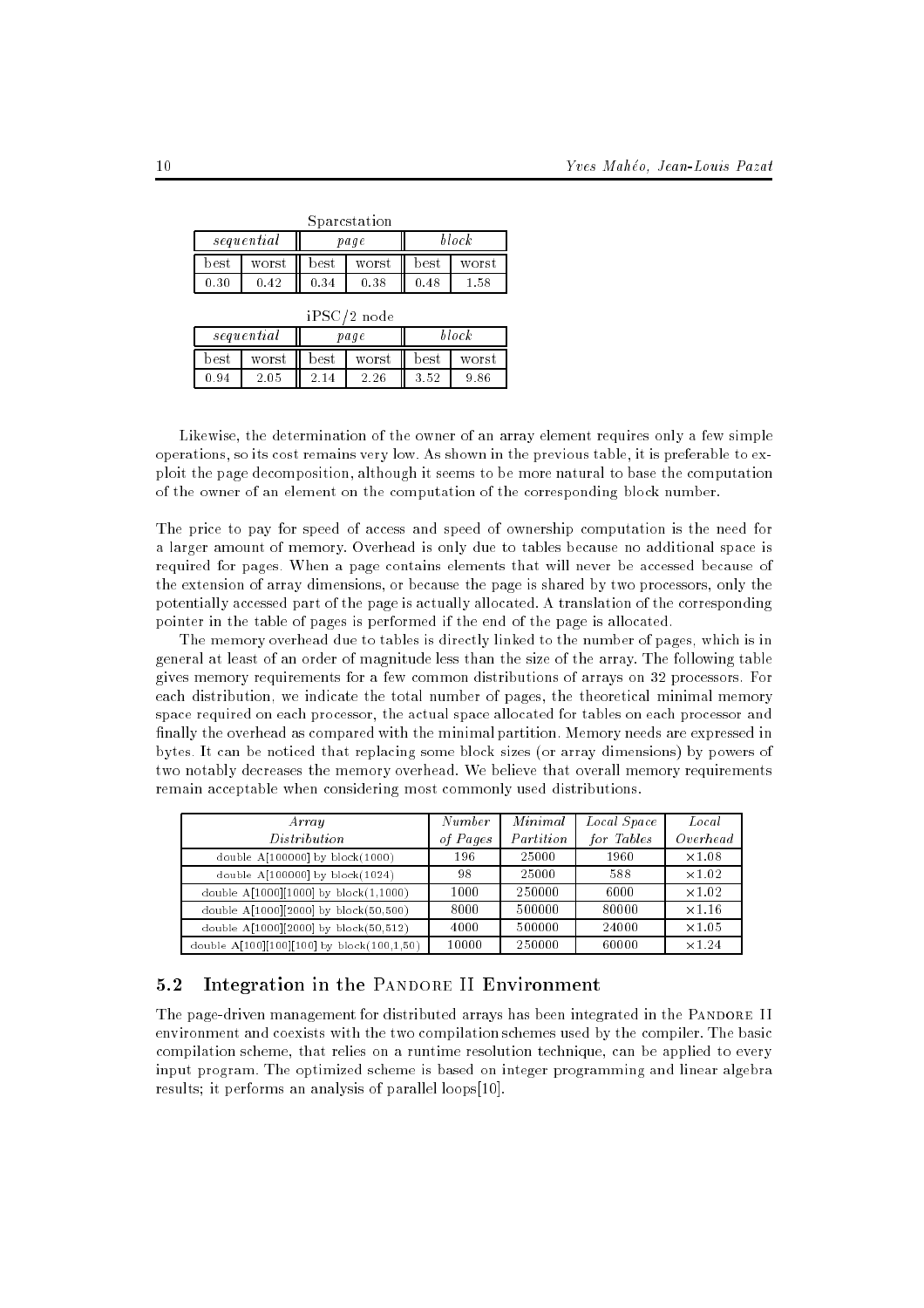We present in figure 1 the results of an experiment with the two compilation schemes. A comparison is made between a block-oriented array management and the page-driven management. The application is a Red-Black Successive Over-Relaxation algorithm run on



Figure 1: Comparison between block-oriented and page-driven managements

a 1024x1024 matrix of floats. We plotted the speedup against the number of processors for each pair (compilation scheme, array management).

The use of the page-driven management clearly improves performances of codes generated according to both compilation schemes. The joint use of the optimized scheme and the pagedriven array management leads to satisfactory performances (more than 50% efficiency for 32 processors) in spite of the unfavorably high ratio of memory operations to computation of the Red-Black.

#### 6 Conclusion

This page-driven management of arrays has proved to be efficient and results presented here may improve on other distributed machines such as the CM5 using more up-to-date processors.

This management is independent from the optimization techniques used in compilers. It avoids using multiple representations of the same array in different parts of a program. The page-driven array manageemnt also seems to be appropriate for irregular computations and could be used together with the inspector/executor technique [7].

We plan to carefully compare our management scheme with shared virtual memory systems and try to find out if HPF compilers can efficiently combine a shared virtual memory with the *owner write rule* or if a specific runtime support is more efficient.